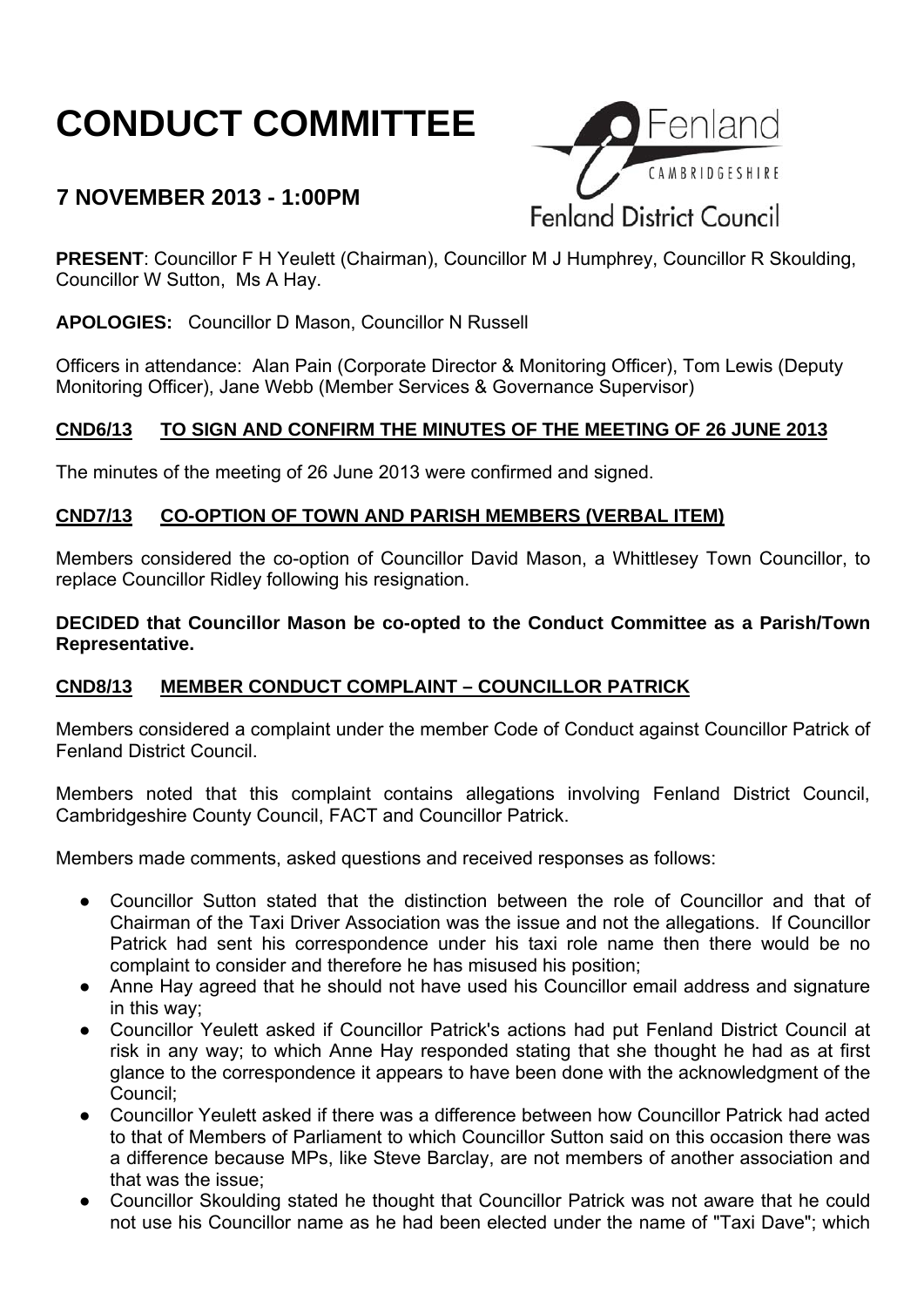was his livelihood and he was a very passionate man who did not mean to do anything wrong;

- Councillor Humphrey agreed and stated that Councillor Patrick's issues with FACT were not for the committee to decide but did think that there should be a clear division as to what is said as a taxi driver as opposed to what had been said, as this looks like he has pursued this as an elected member and therefore could reflect badly on Fenland District Council;
- Anne Day stated Councillor Patrick had mentioned a colleague in his correspondence which alluded to another Member of the Council and this was not the case, therefore he should have signed the correspondence as a taxi driver;
- Councillor Humphrey stated that he felt not much would be deemed from taking this to further investigation as any sanctions made would be similar to those that could be agreed at this hearing whereby Councillor Patrick should accept that there should of been some division; it does not warrant investigation but certainly cannot be dismissed;
- Both Councillor Sutton and Anne Day agreed suggesting that a letter be sent to all organisations involved, from Councillor Patrick, explaining that all previous correspondence sent had been on behalf of his role as Chairman of the Taxi Drivers Association;
- Councillor Yuelett stated Members should be mindful of their actions when making statements and allegations within the public domain and resulting affect on Fenland District Council, as in this case;
- Councillor Humphrey stated he was aware that the taxi trade had an issue with FACT but the problem occurs when Fenland District Council are pulled into this;
- Councillor Yeulett stated that the allegations should be dealt with directly with the parties concerned; there was not a need for a full enquiry but did ask that Councillor Patrick reflect on his actions and write to those concerned stating he was representing the taxi trade and not the Council;
- Councillor Humphrey stated that FACT need to understand that the allegations made were not for consideration of the Committee and that they need to be persued in a different arena;
- Alan Pain asked for a summary from Members that they did not wish a full enquiry to go ahead but were suggesting that a letter to be sent to all parties from Councillor Patrick explaining that he was acting as a representative of the taxi trade and not for the Council;
- Councillor Yeulett confirmed this and asked that the committee be advised whether or not such a letter is send.

**It was DECIDED that no further action be taken in respect of this complaint but that Councillor Patrick be asked to write to the parties concerned explaining that all correspondence had been sent under his role as Chairman of the Taxi Drivers Association and not that as a Councillor, acting on behalf of the Council.**

#### **CND9/13 MEMBER CONDUCT COMPLAINT – COUNCILLOR JOLLEY AND COUNCILLOR EMERY**

Members considered a complaint under the Member code of Conduct against Councillor Jolley and Councillor Emery of Manea Parish Council and read the additional papers that had been submitted by Councillor Archer.

Members made comments and received responses as follows:

- Councillor Yuelett stated there had been some doubt and confusion over dates in July and September;
- Councillor Sutton stated that in his view, as an ex parish councillor; if the complaint was true then he could not see where both the Parish Council and Councillors Emery and Jolley were coming from, because if a member of the public approached him, it is the job and duty of a parish councillor to take any complaint forward, whatever it may be;
- Councillor Yeulett pointed out that the committee were here to look at the Parish Council aspect and not the planning or enforcement side of the issues; it only concerns the parish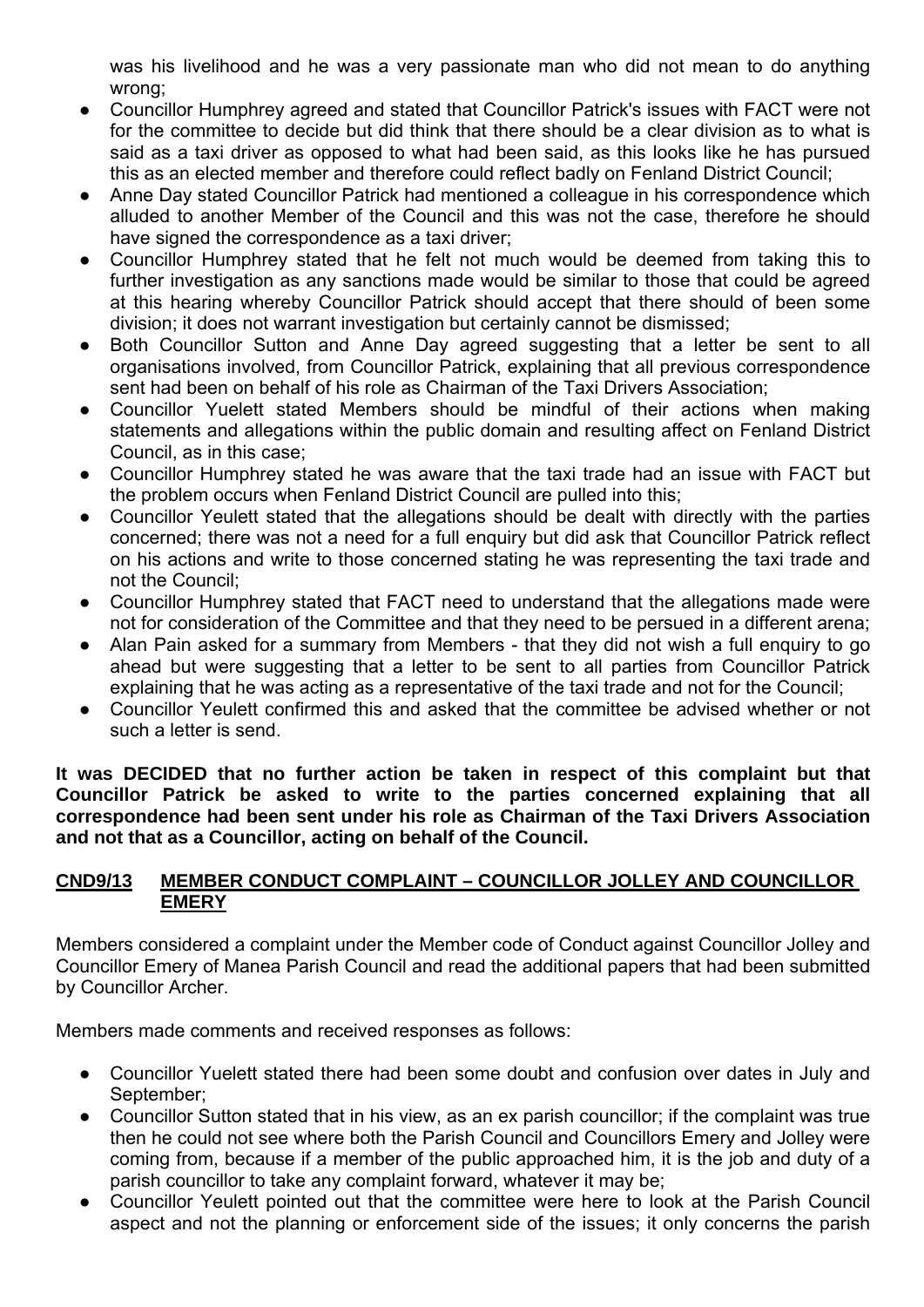councillors' involvement;

- Anne Hay stated that upon reading the documents it did seem that Mr Fielding was told to keep quiet which suggests something underhand and as such needs investigating. What had been quoted as having been said would be very worrying to any member of the public and therefore requires an investigation which should be properly independent;
- Councillor Skoulding stated that because of the use of the word 'unlawful' there has to be a further investigation;
- Councillor Humphrey stated he had concerns regarding an investigation, but was not against one. He asked what would be discovered that they did not already know from the statements submitted and therefore what would be achieved and was therefore doubtful as to whether it should go to an investigation;
- Councillor Yeulett agreed with the majority about this complaint going to investigation because of public perception regarding councillors; the public need to know that councillors are open and honest and therefore an impartial investigation would remove any elements of doubt around this;
- Councillor Sutton asked if an investigation would be carried out independently to which Alan Pain stated that it could be carried out in a proportionate and impartial way, having already received statements from the various parties; it will be asked if any parties have any further information to add. If it is then subsequently brought to a determination hearing all parties will have a chance to put their views across verbally.

### **It was DECIDED that a further investigation take place regarding the complaint.**

### **CND10/13 MEMBER CONDUCT COMPLAINT – COUNCILLOR ARCHER**

Members considered complaints under the Member Code of Conduct against Councillor Archer.

Members made comments and received responses as follows:

- Councillor Yeulett stated that he wondered if this complaint was a response to the previous item and therefore "tit for tat". Anne Hay confirmed that she had read the complaint in the same manner to which Councillor Skoulding stated that he also thought it was "tit for tat" but did think that Councillor Archer should be more aware of what he writes on Twitter;
- Councillor Yeulett stated that care should be taken when writing anything within the public domain and felt that if the previous complaint had not been received then neither would this complaint nor the next one have been submitted;
- Councillor Humphrey stated that in his experience as a previous Chairman of the Council, that it was his view, if a Councillor behaved in the manner in question within a meeting then the Chairman should take the necessary action to be in control of the meeting and deal with the issue rather than make a complaint and he therefore thought this was a "tit for tat" complaint too;
- Councillor Sutton agreed stating that some people do get passionate but that the job of a Chairman is to keep order and therefore these issues should be dealt with by Manea Parish Council and not the Conduct Committee.

**It was DECIDED that no further action be taken but reminded Councillors that there is a Code of Conduct that should be followed whilst on public duty and this should include taking care over remarks on sites such as Twitter.**

### **CND11/13 MEMBER CONDUCT COMPLAINT – COUNCILLOR FIELDING**

Members considered complaints under the Member Code of Conduct against Councillor Fielding.

Members made comments and received responses as follows: